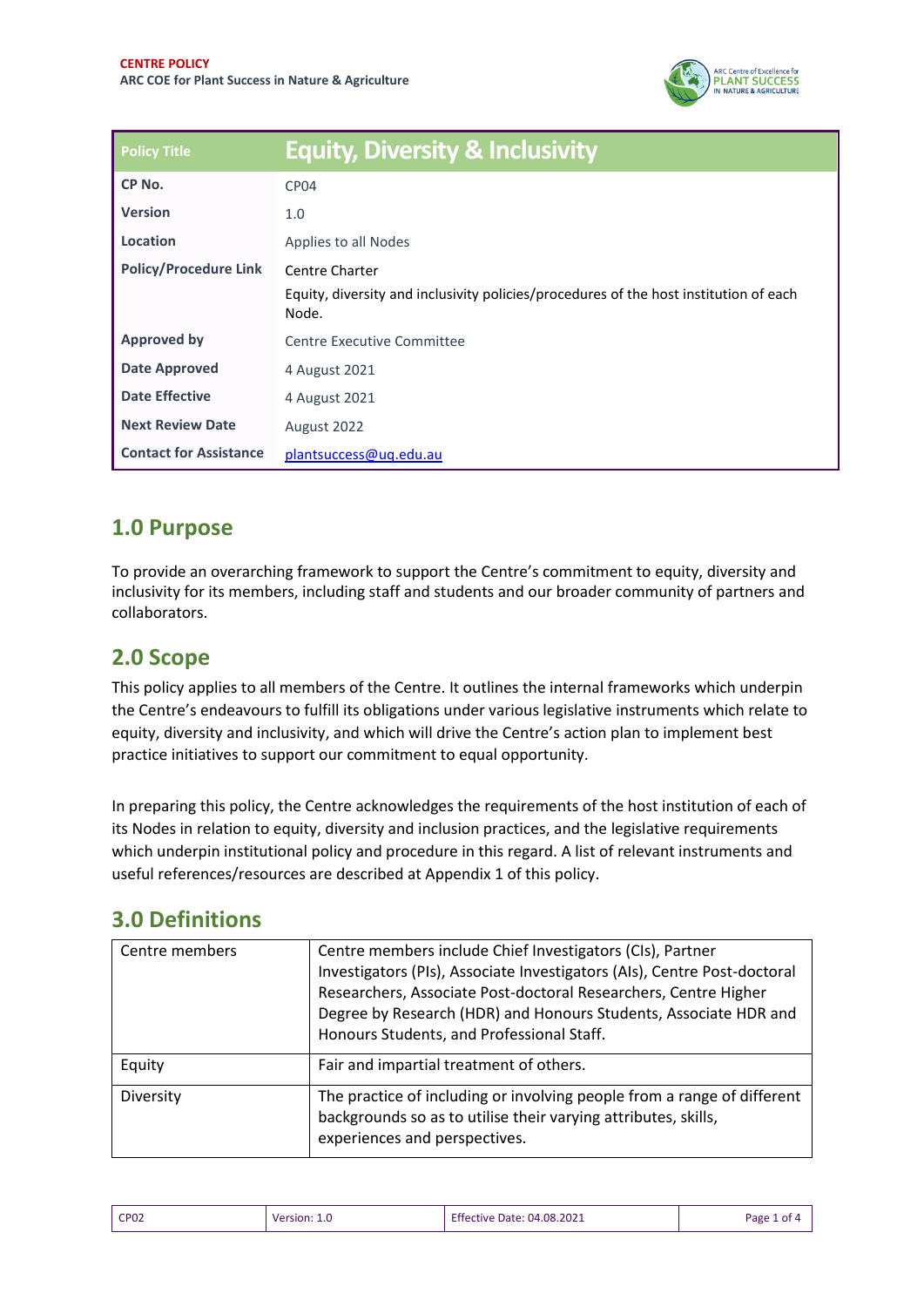

| Inclusion | The practice of providing equal access to opportunities and resources |
|-----------|-----------------------------------------------------------------------|
|           | for people.                                                           |

### **4.0 Key Controls**

#### 4.1 Centre Mission Statement

The Centre recognises and values the diversity of its members, and acknowledges that equity and inclusivity enable creativity and innovation. It is committed to developing an environment that is free from discrimination, that is inclusive, and provides equal opportunity of access, participation and advancement.

The Centre has a stated mission to:

- realise the potential of people;
- be a 'preferred choice' research collaborator and Centre because of its professional and transparent ways, and its high standard of ethics, integrity and inclusion; and
- promote a safe and rewarding workplace.

(Centre Charter – Mission Statement, 1 December 2020)

#### 4.2 Recruitment Processes

The Centre will:

- use inclusive language in recruitment advertisements;
- ensure the composition of selection panels is diverse and inclusive;
- adopt a proactive approach to flexible work conditions for all advertised positions within the Centre.

#### 4.3 The Workplace

The Centre will:

- uphold the values of its Charter, including integrity and inclusivity;
- encourage members to embrace the "behaviours inventory" described in its Charter, to ensure a safe and productive workplace for members and other stakeholders;
- manage and monitor the conduct of Centre activities to ensure the tenets of its Ethics Plan are upheld through respectful and inclusive behaviours;
- ensure gender balance, representation of members from minority groups, and representation of members at various stages of career, on committees/working groups of the Centre;
- implement a carers' research support scheme for research intensive staff (men and women).

#### 4.4 Community Engagement & Outreach

In hosting events, the Centre will:

- acknowledge traditional owners and, where possible, invite local Indigenous communities to deliver Welcome to Country;
- ensure appropriately diverse representation on panels, speaker lists and organising committees.

### **5.0 Monitoring and Review**

| CP <sub>02</sub><br><b>Version: 1.</b> | <b>Effective Date: 04.08.2021</b> | Page 2 of 4 |
|----------------------------------------|-----------------------------------|-------------|
|----------------------------------------|-----------------------------------|-------------|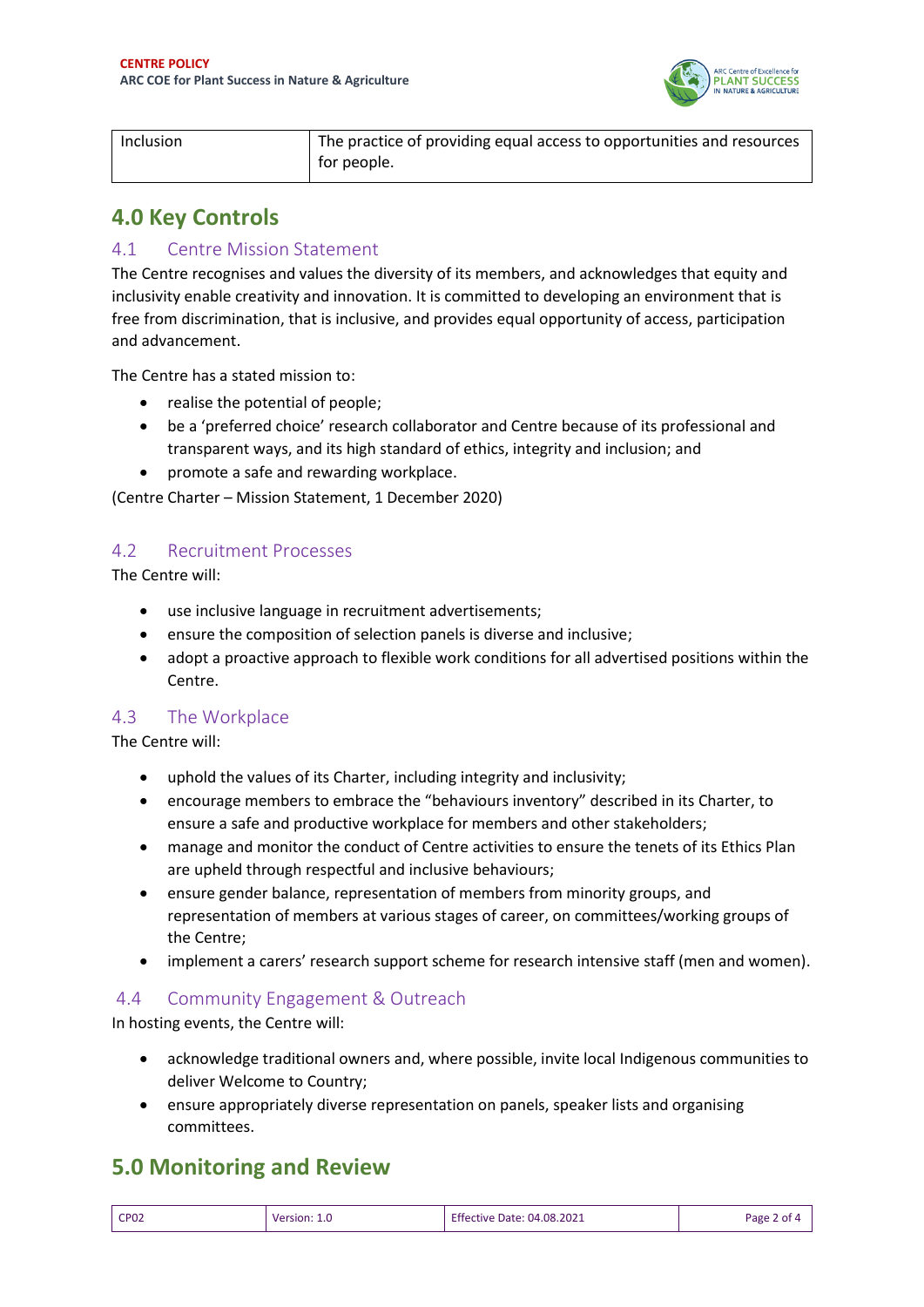

This CP will be reviewed annually.

The Centre will systematically review this policy, and other of its policies, procedures, guidelines, to ensure they are consistent with, and reflect the principles of, equity, diversity and inclusion.

The Centre acknowledges that each of its Nodes will also be guided by their respective host institution's policies and procedures concerning equity, diversity and inclusion both in terms of dayto-day operations of the Node, and when the Node may be hosting a Centre event.

# **6.0 Recording and Reporting**

The Centre has established a suite of key performance indicators (KPIs) on equity, diversity and inclusion, which have been approved by the ARC as follows:

| <b>Equity, Diversity &amp; Inclusion</b><br><b>Performance Measure</b>                                                                                                                                                                                                                                                                                                                                                                                                                                                                                          | <b>Target</b><br>Year 1 | <b>Target</b><br>Year 2 | <b>Target</b><br>Year <sub>3</sub> | <b>Target</b><br>Year 4 | <b>Target</b><br>Year 5 | <b>Target</b><br>Year <sub>6</sub> | <b>Target</b><br>Year 7 |
|-----------------------------------------------------------------------------------------------------------------------------------------------------------------------------------------------------------------------------------------------------------------------------------------------------------------------------------------------------------------------------------------------------------------------------------------------------------------------------------------------------------------------------------------------------------------|-------------------------|-------------------------|------------------------------------|-------------------------|-------------------------|------------------------------------|-------------------------|
| Centre-wide review of Centre Charter:<br>The Centre will annually review how<br>well the Charter is enabling us to<br>operate in a way that is empowering<br>the team to be inclusive and equitable,<br>and that measures for promoting<br>diversity are effective. This will be<br>achieved through self review, and<br>review by the Centre Advisory Board.                                                                                                                                                                                                   | $\mathbf{1}$            | $\mathbf{1}$            | $\mathbf{1}$                       | $\mathbf{1}$            | $\mathbf{1}$            | $\mathbf{1}$                       | $\mathbf{1}$            |
| Benchmarking gender and diversity:<br>The Centre will assess whether we are<br>leading on gender and diversity<br>metrics including Indigenous people<br>and cross sectionality. This will be<br>achieved through self review and<br>review by the Centre Advisory Board.<br>Metrics will be obtained from the ARC,<br>Australian universities, and CSIRO.                                                                                                                                                                                                      | $\mathbf{1}$            | $\mathbf{1}$            | $\mathbf{1}$                       | $\mathbf{1}$            | $\mathbf{1}$            | $\mathbf{1}$                       | $\mathbf{1}$            |
| Reviews of Centre wide processes<br>impacting GEDI, eg Athena Swan: The<br>Centre will regularly review Centre<br>processes to identify processes that<br>are leading to success in reaching GEDI<br>targets and those that are detracting<br>from them. Such processes would<br>include, but not limited to, those<br>related to hiring, promotion, access to<br>resources, training, recognition,<br>celebration, opportunities, travel,<br>participation, flexible working<br>opportunities, carers support,<br>committee structures and decision<br>making. | $\mathbf{1}$            | $\mathbf{1}$            | $\mathbf{1}$                       | $\mathbf{1}$            | $\mathbf{1}$            | $\mathbf{1}$                       | $\mathbf{1}$            |

| <b>CP02</b><br>Version: 1.0 | <b>Effective Date: 04.08.2021</b> | Page 3 of 4 |
|-----------------------------|-----------------------------------|-------------|
|-----------------------------|-----------------------------------|-------------|